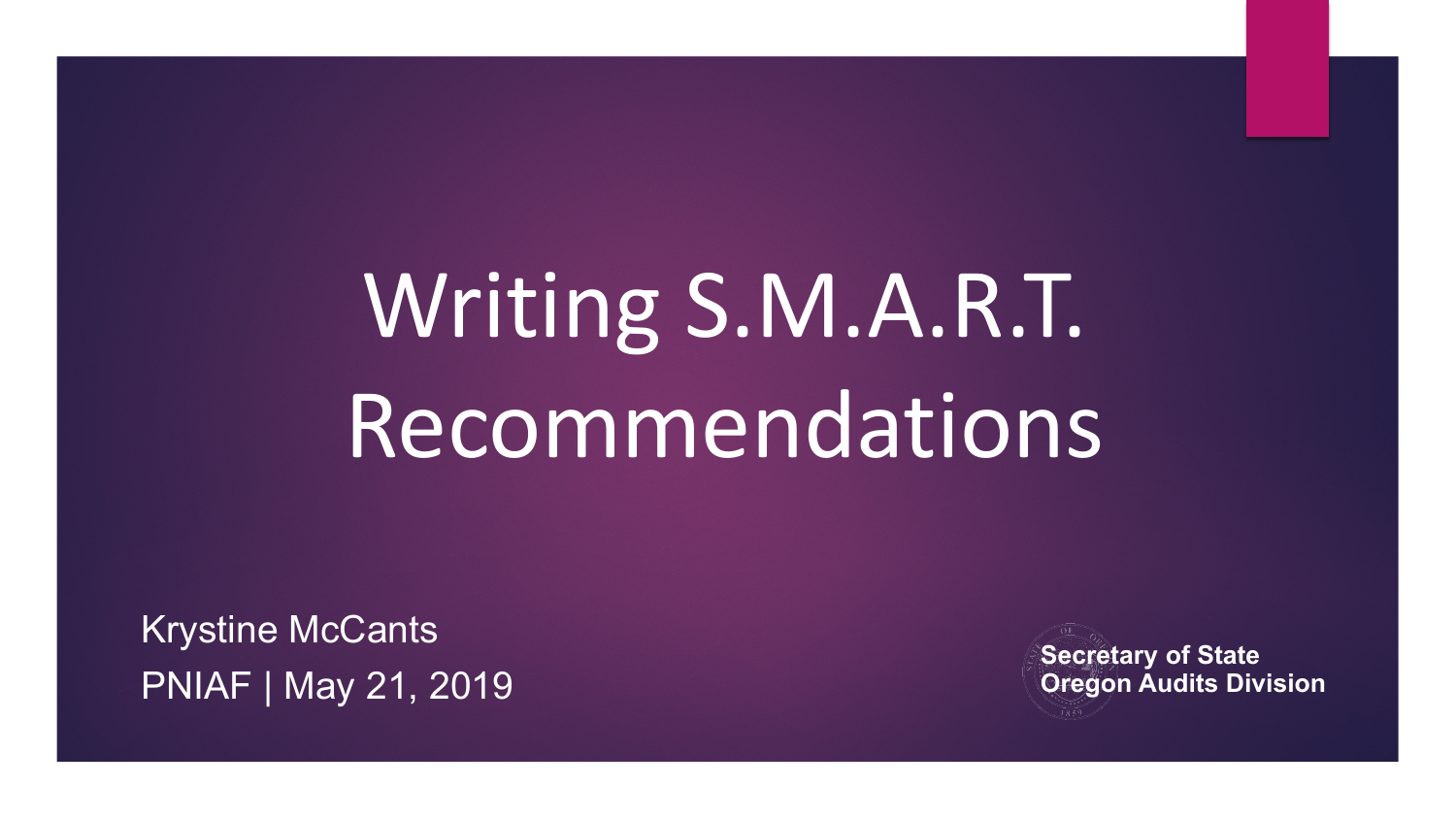

#### What is the S.M.A.R.T framework and how can it help us write better recommendations?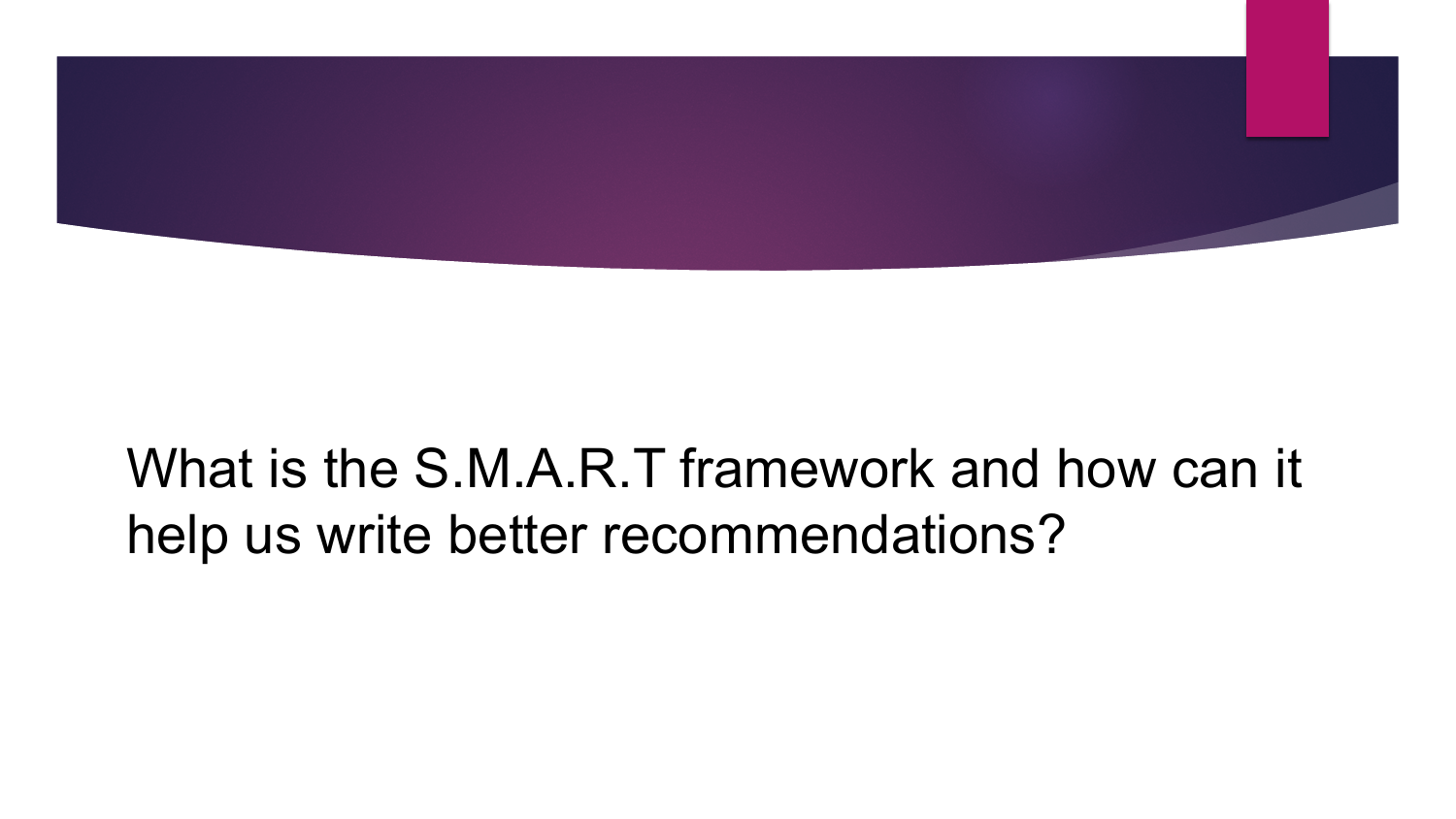

## S.M.A.R.T.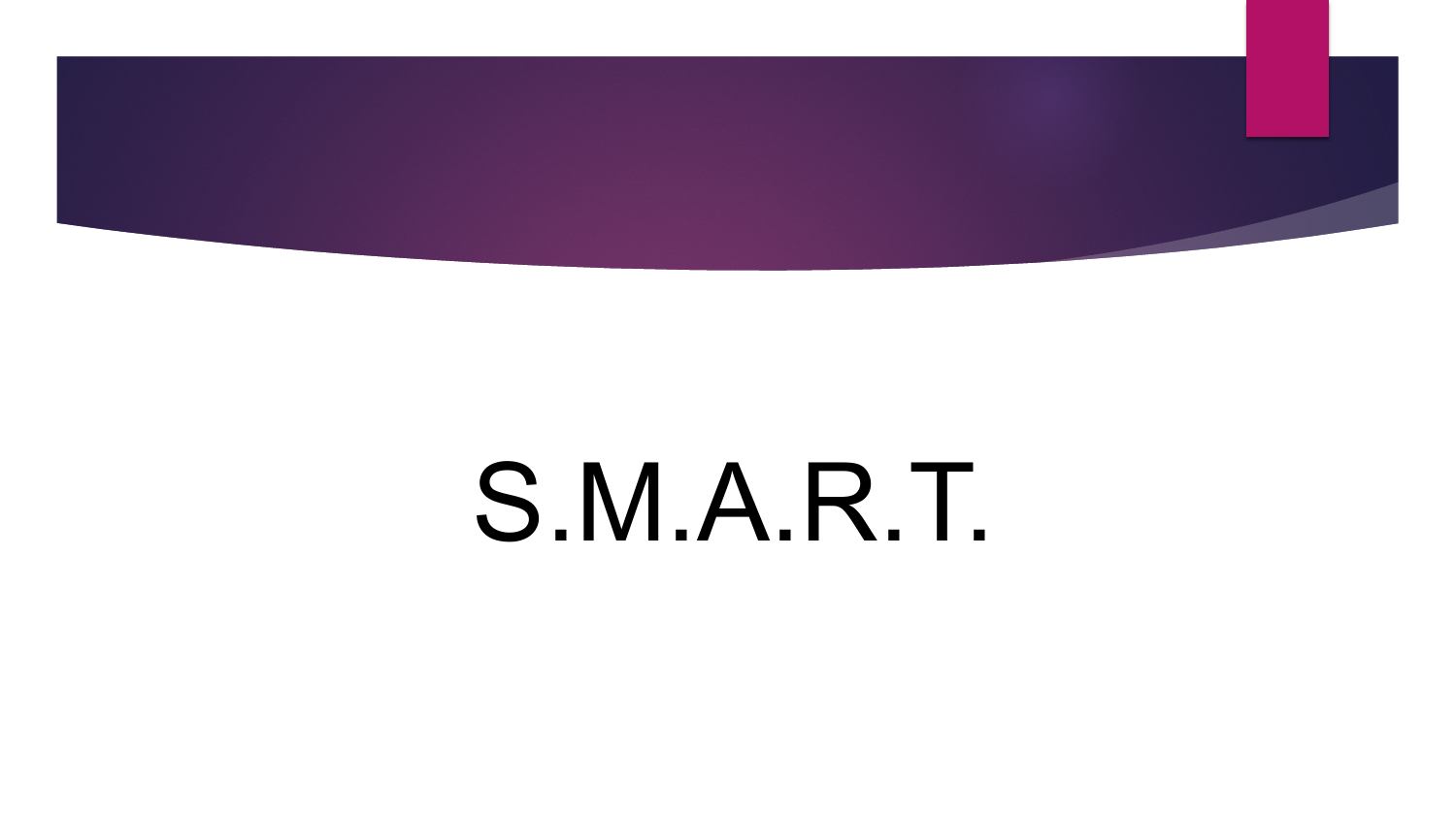

### Specific Measurable Achievable Relevant Timely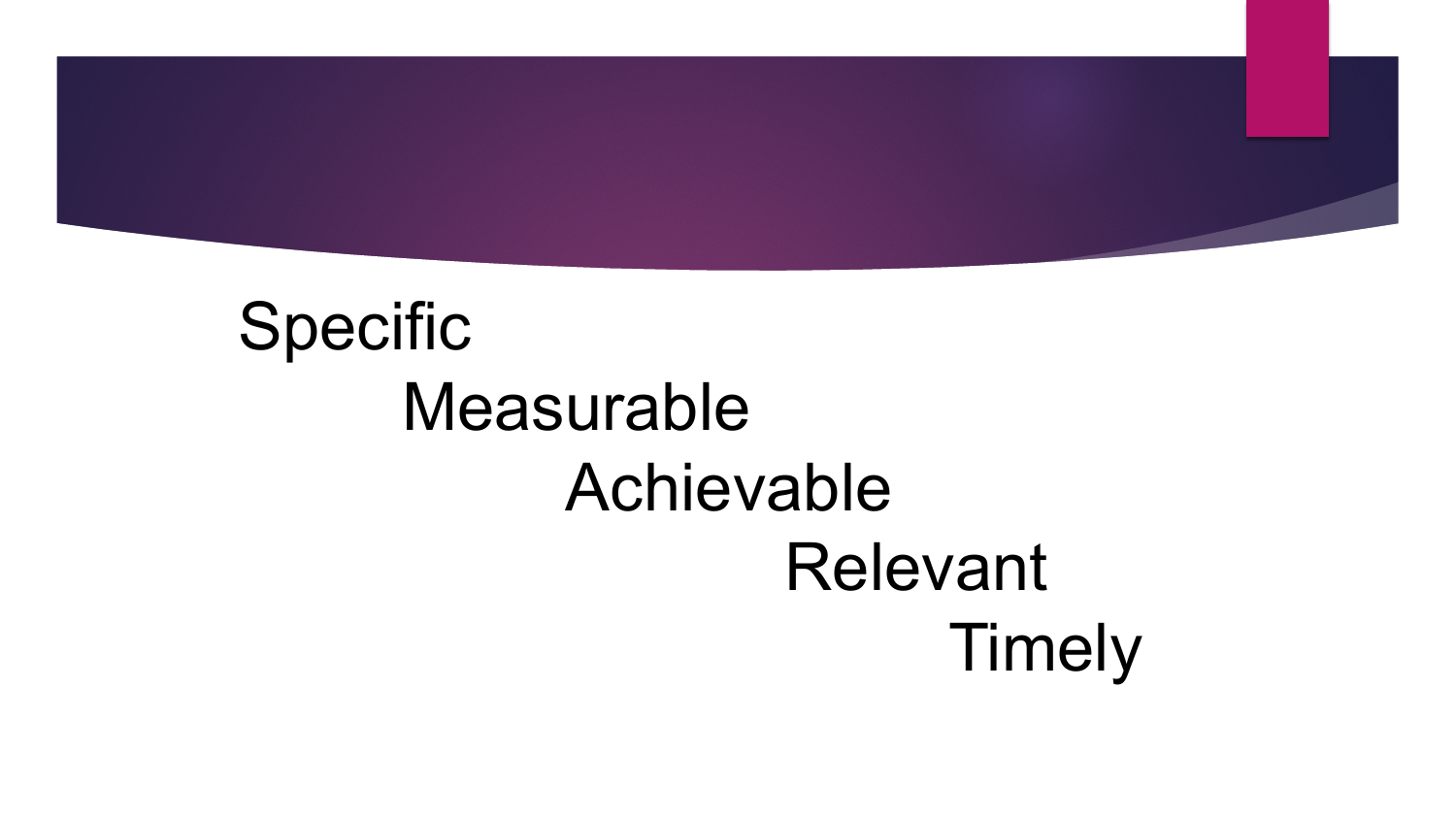

### Specific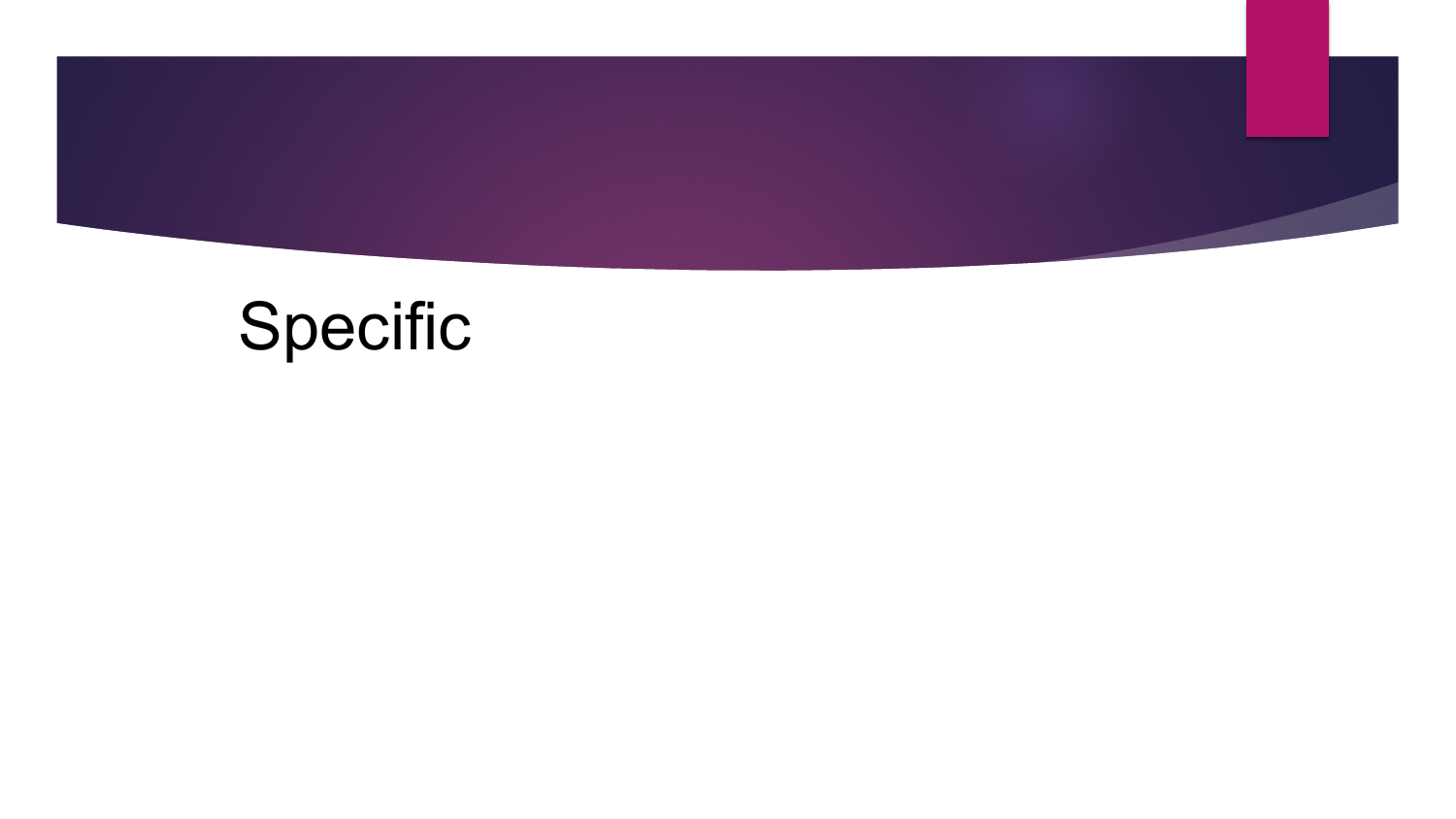

#### Specific: What is to be done?

The language of the recommendation should leave everyone with the same understanding of what is expected.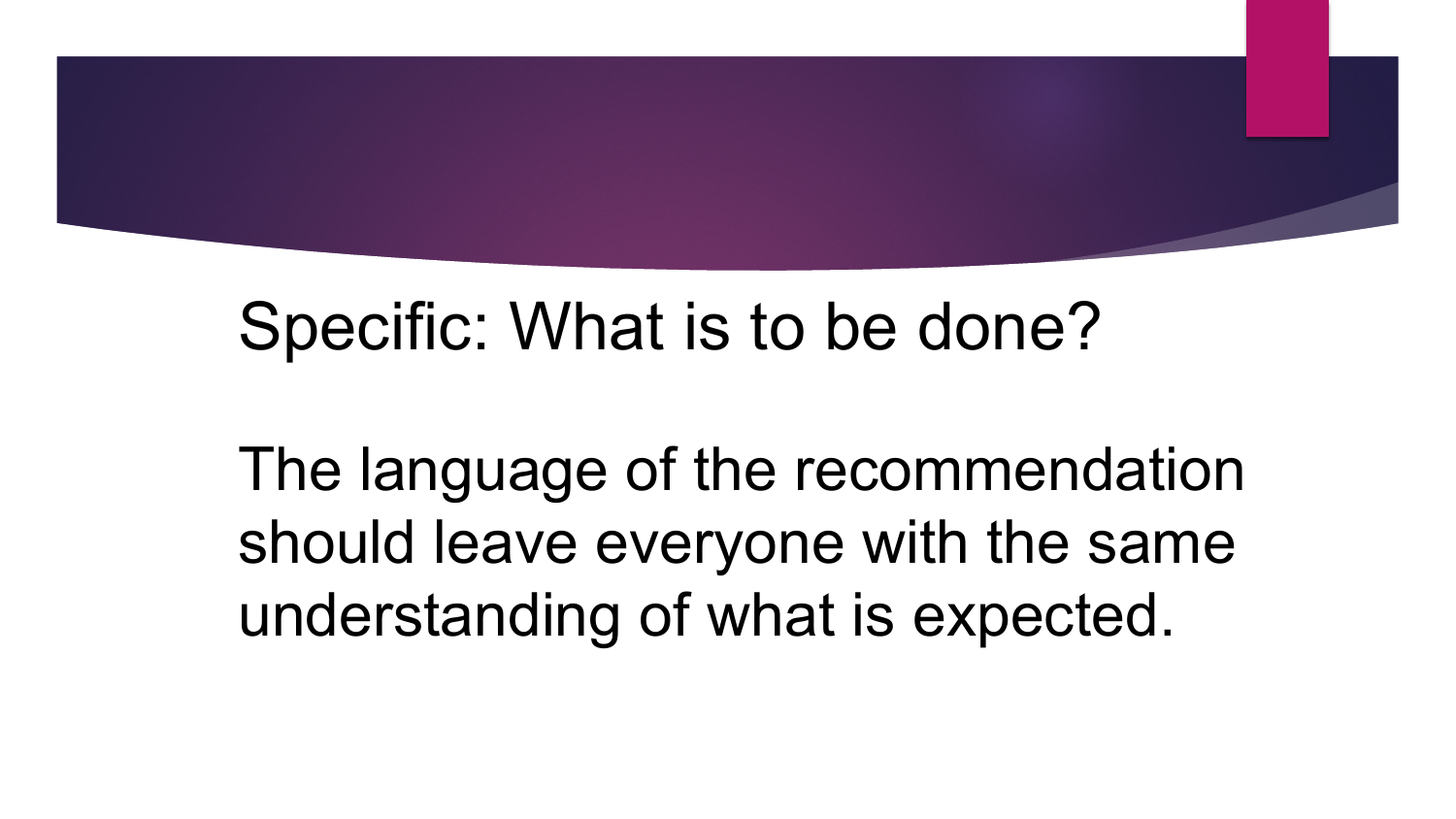

#### Specific: What is to be done?

"Identify and expand communication efforts that have been successful."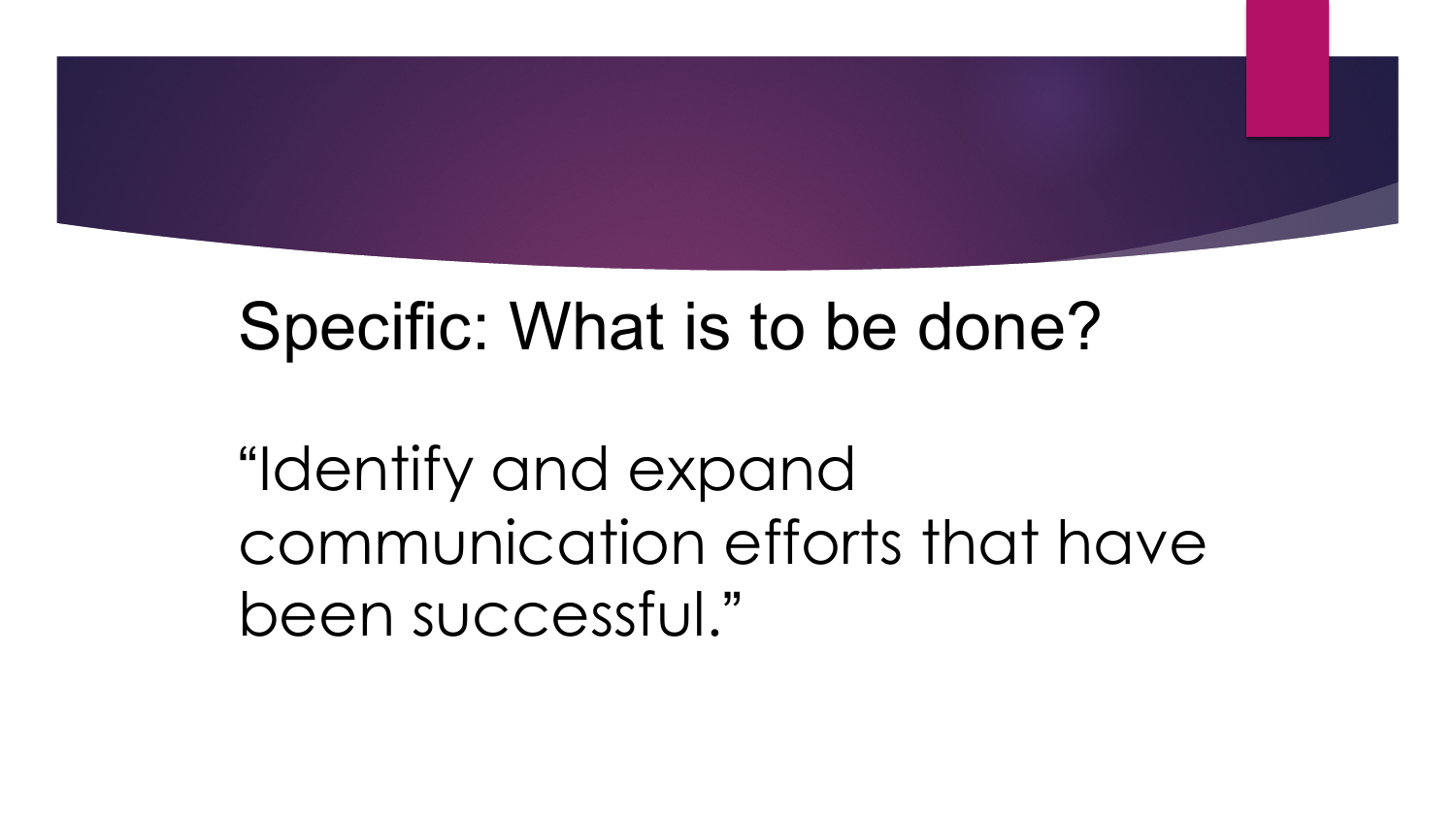

#### Specific: What is to be done?

"…develop a grant process, which includes clarifications for how the grants will be awarded and managed, what outcomes will be achieved, and how outcomes will be reported to City Council." Office of the City of Portland Auditor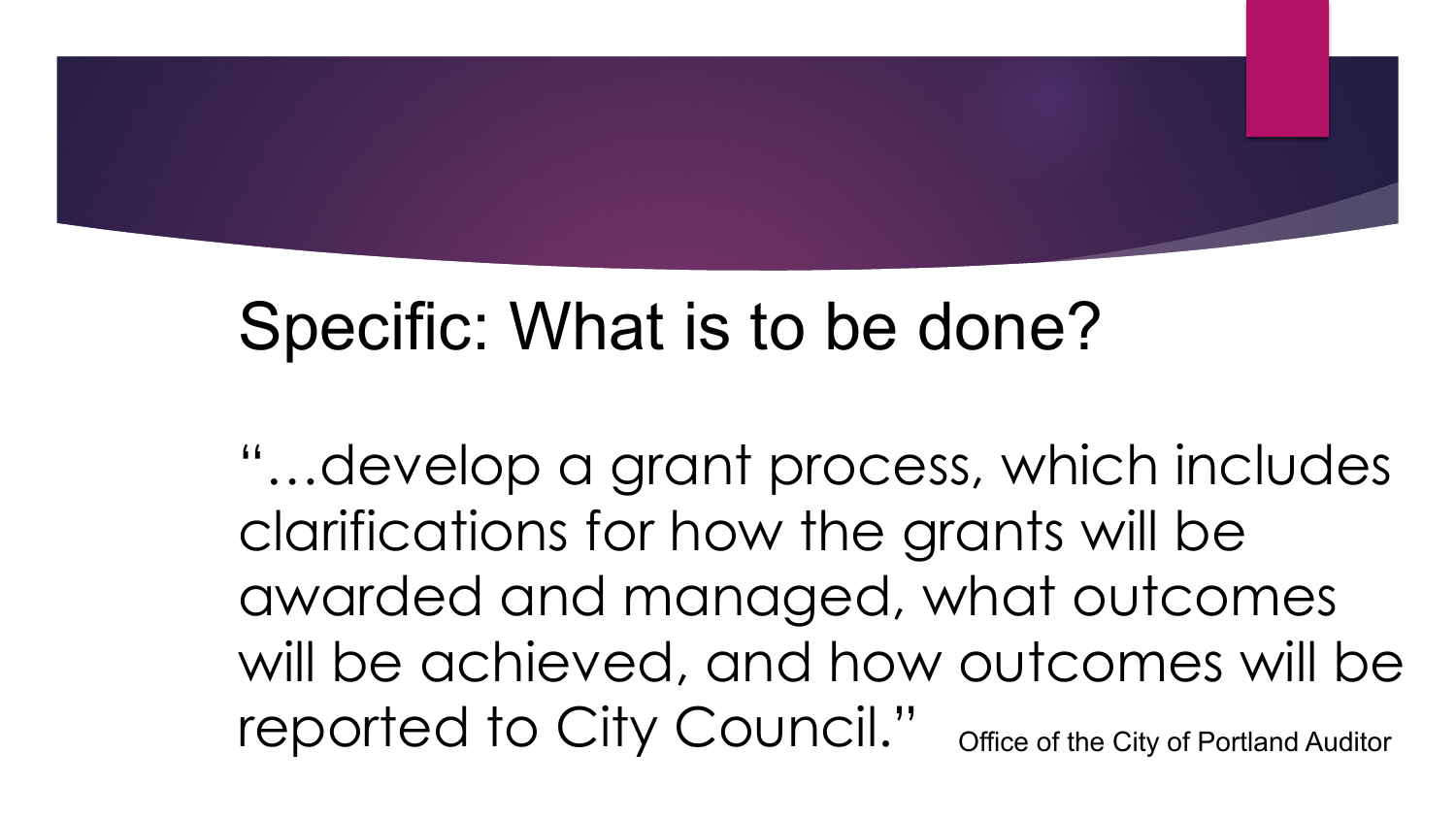

#### Measurable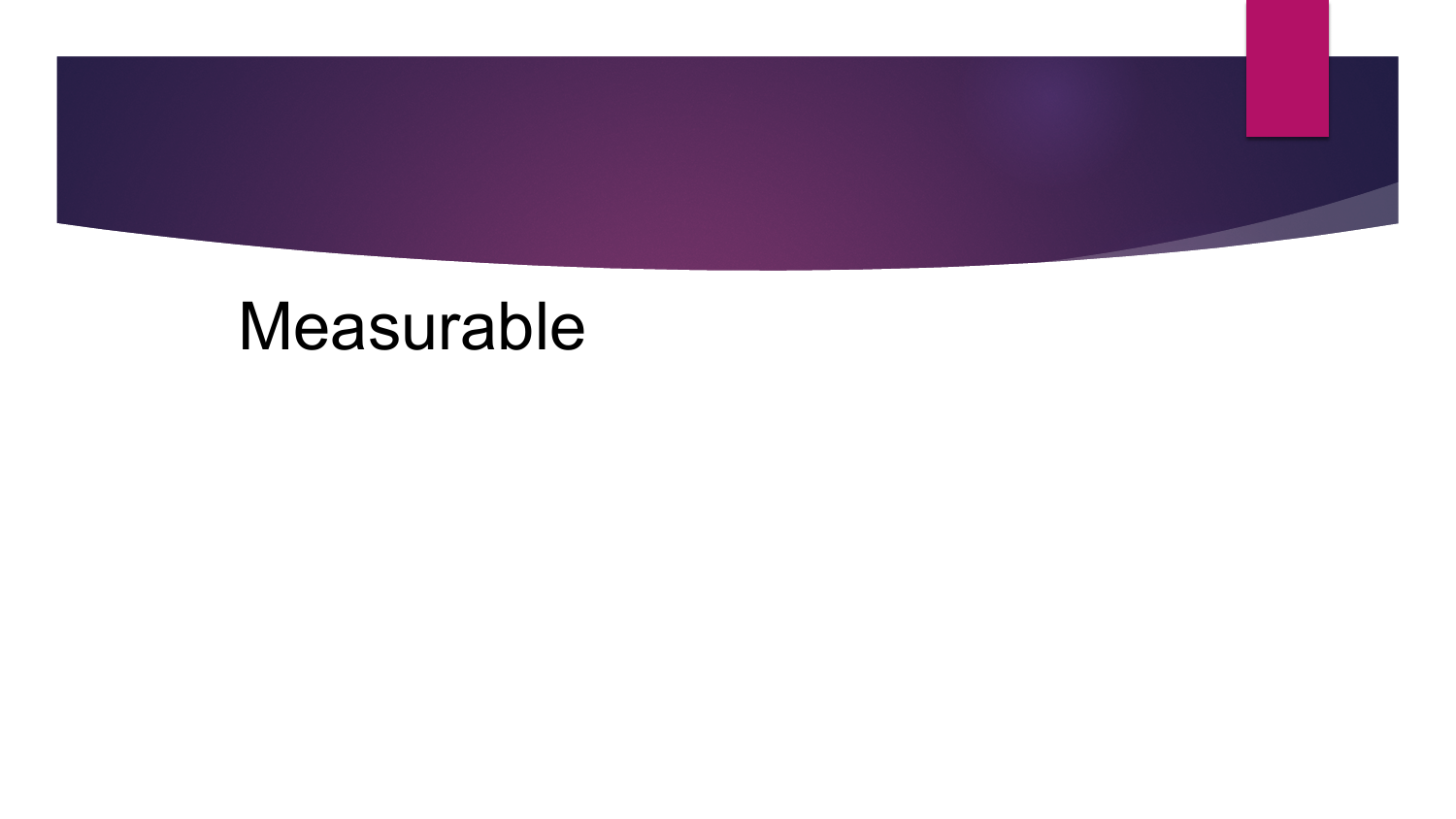#### Measurable: Can you know if it is done?

It should be clear whether the agency has implemented the recommendation.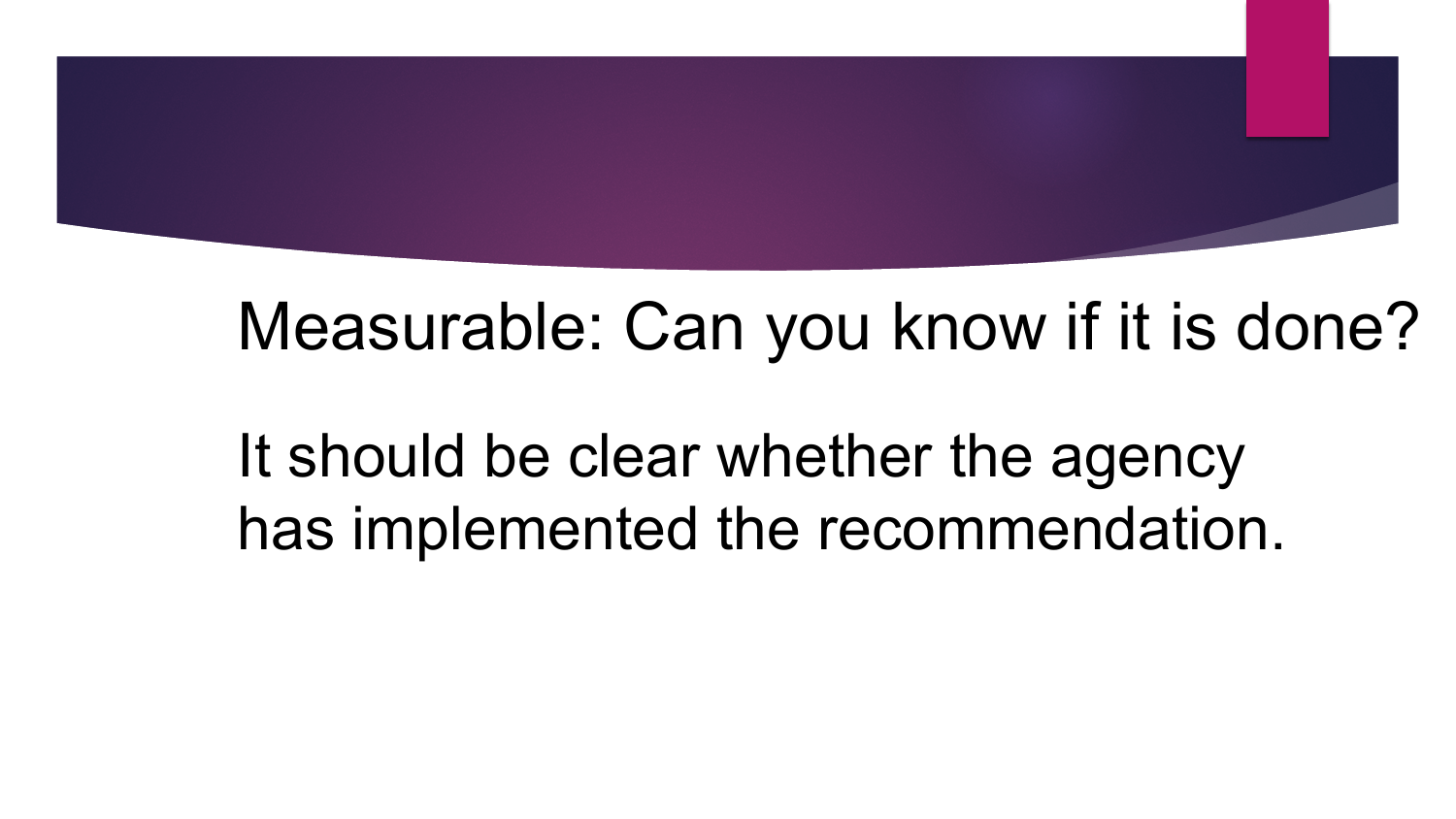#### Measurable: Can you know if it is done?

"Verify the quality and suitability of online credit recovery options used by Oregon schools."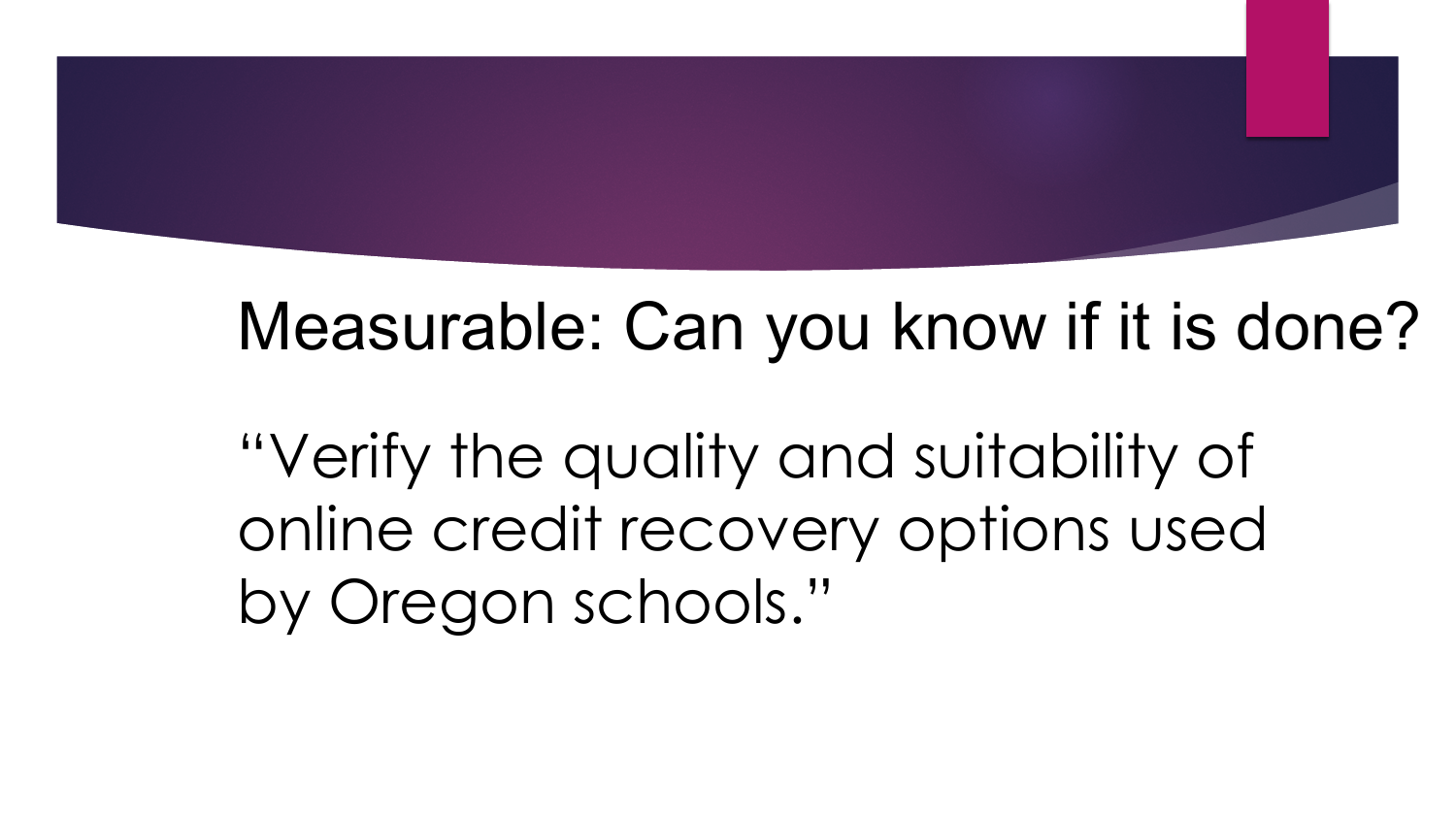#### Measurable: Can you know if it is done?

"Include requirements to share criminal history information with subsequent schools in the model policy and procedure for student records."

Office of the Washington State Auditor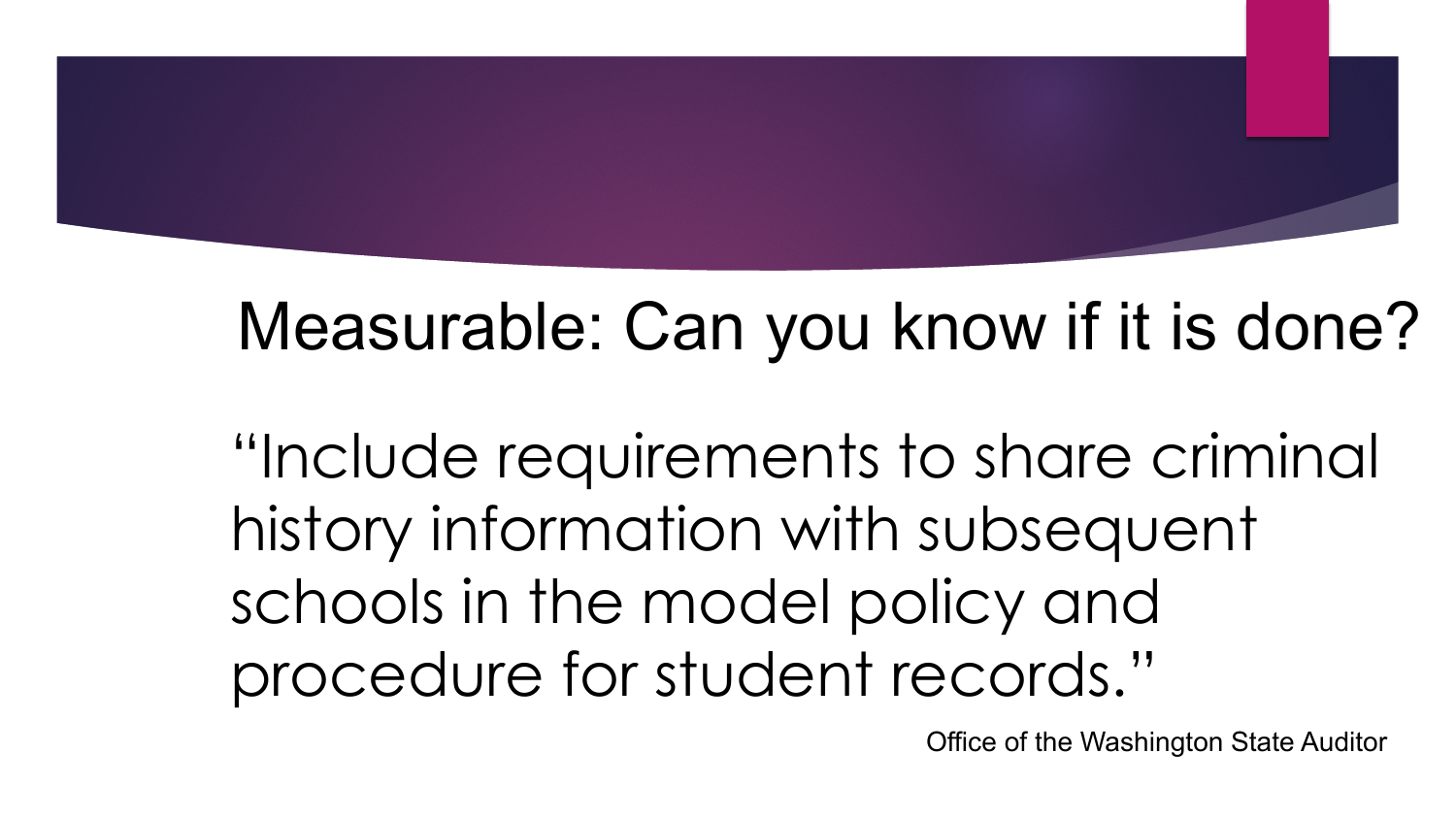

#### Achievable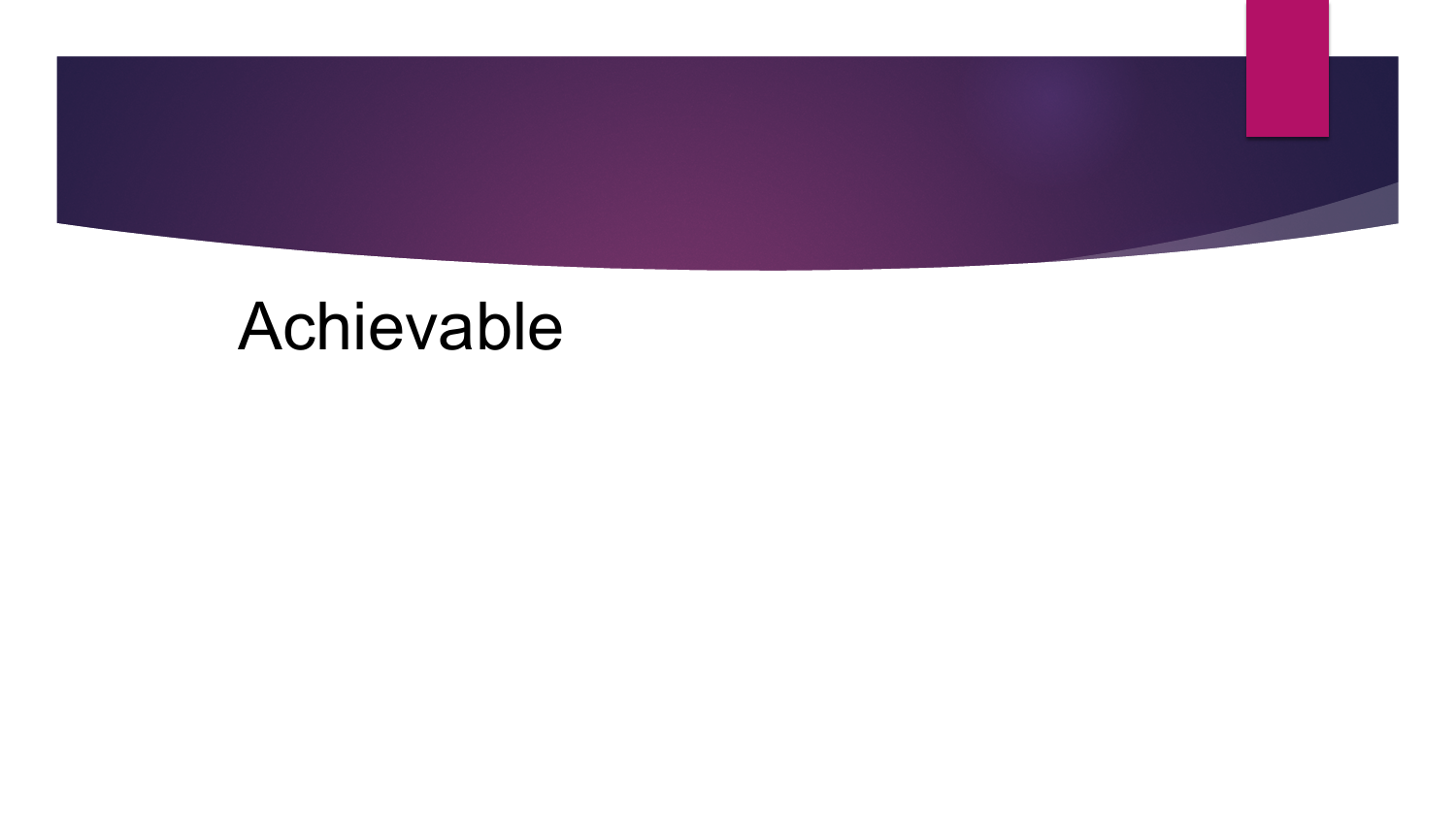#### Achievable: Can the agency do it?

The recommendation should focus on activities within the agency's control.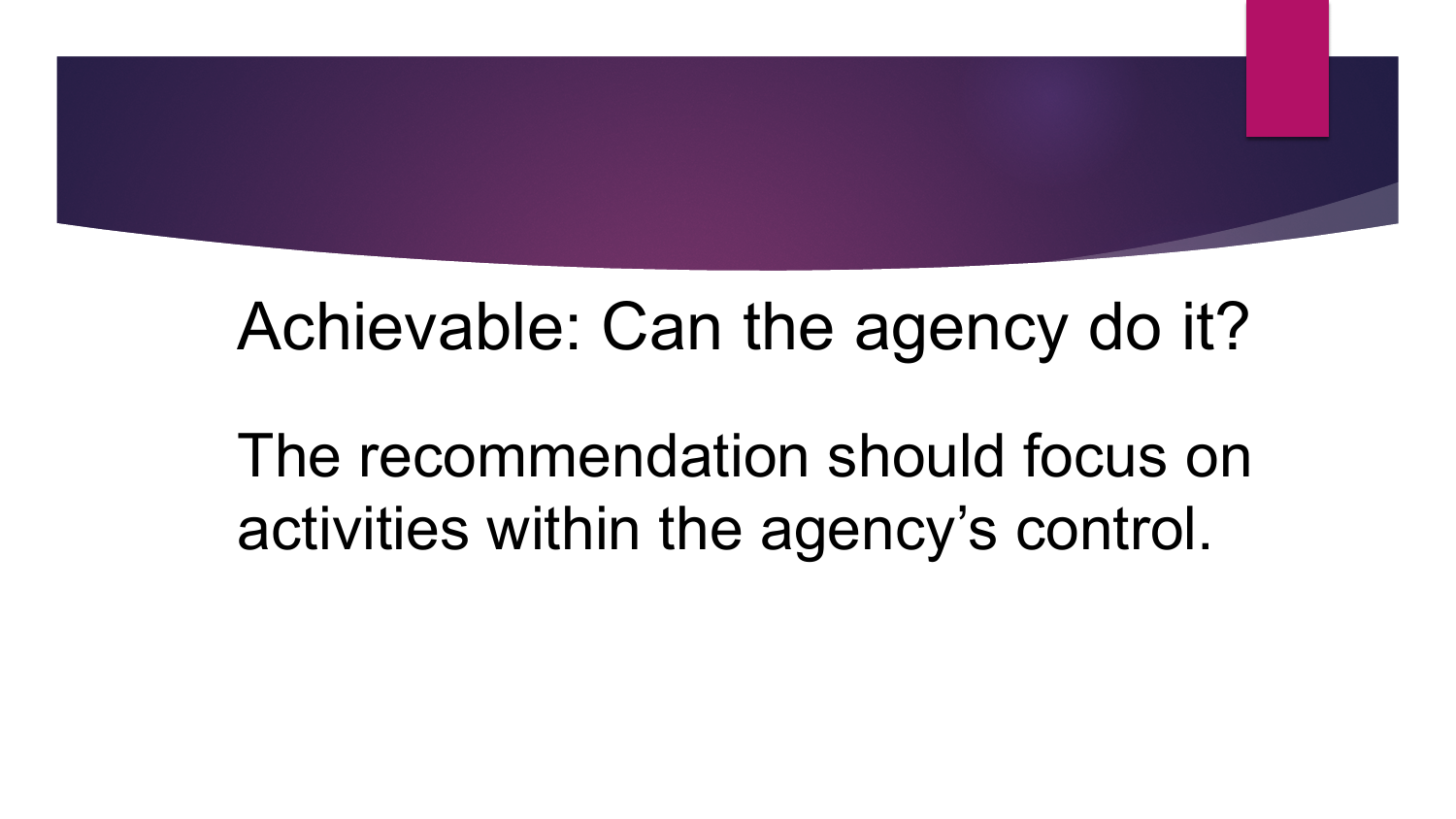#### Achievable: Can the agency do it?

"Work with the Legislature to strengthen and clarify state laws related to internal auditing and DAS's role as a centralized coordinating body."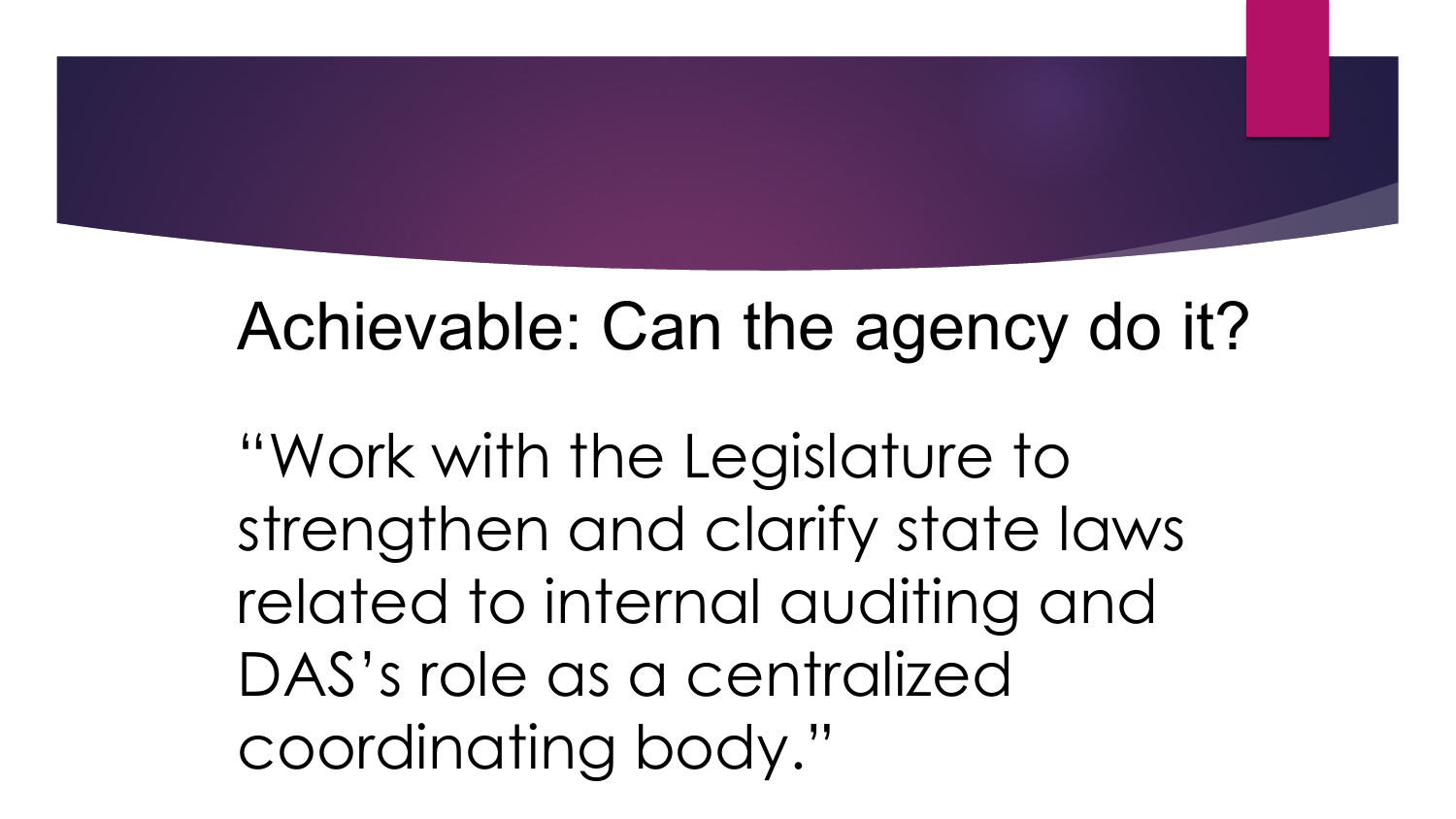### Achievable: Can the agency do it?

"…document in the agency's tribal consultation policy how agency officials are to communicate with tribes about how tribal input from consultation was considered in agency decisions on proposed infrastructure projects." U.S. Government Accountability Office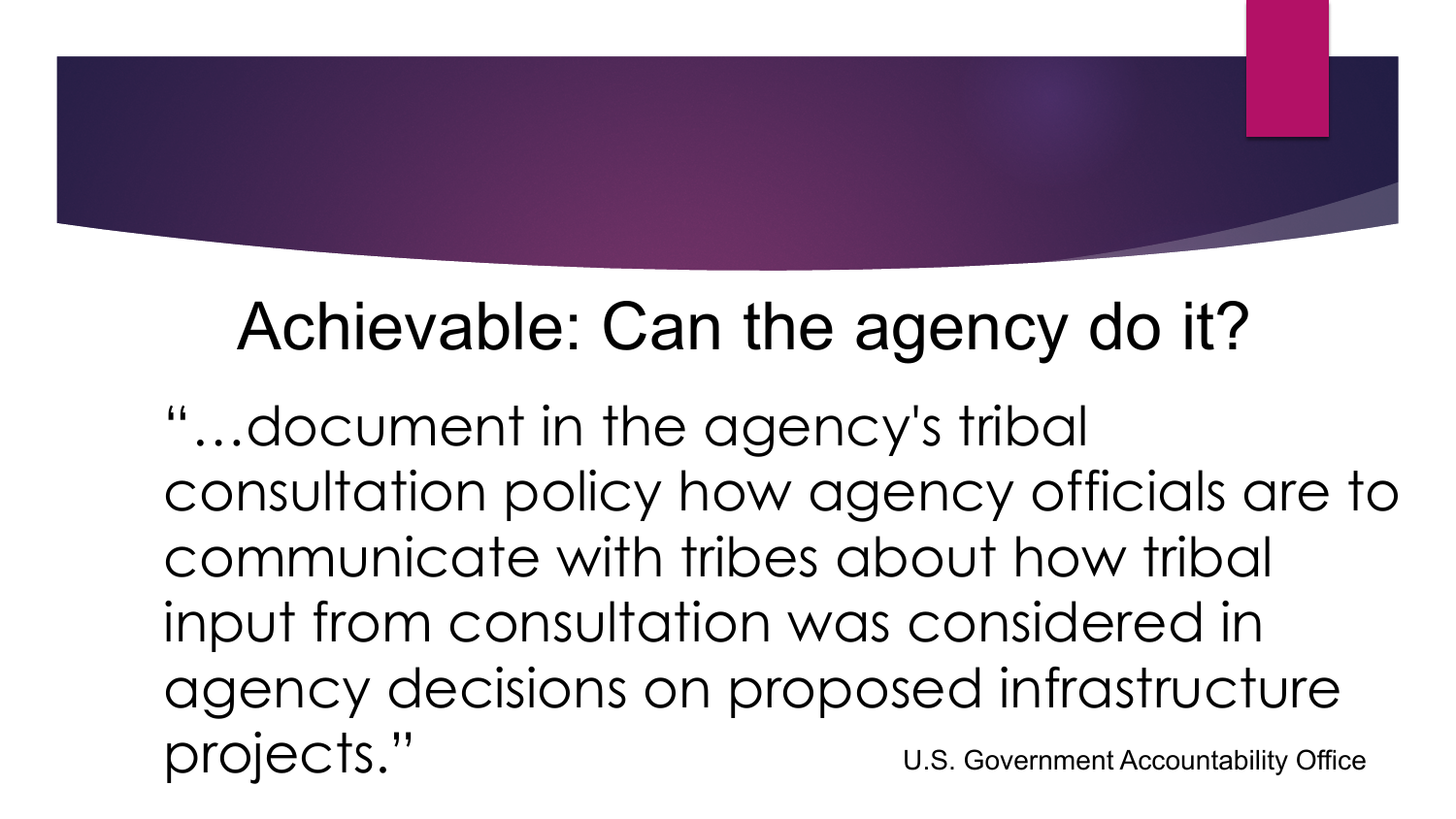

#### Relevant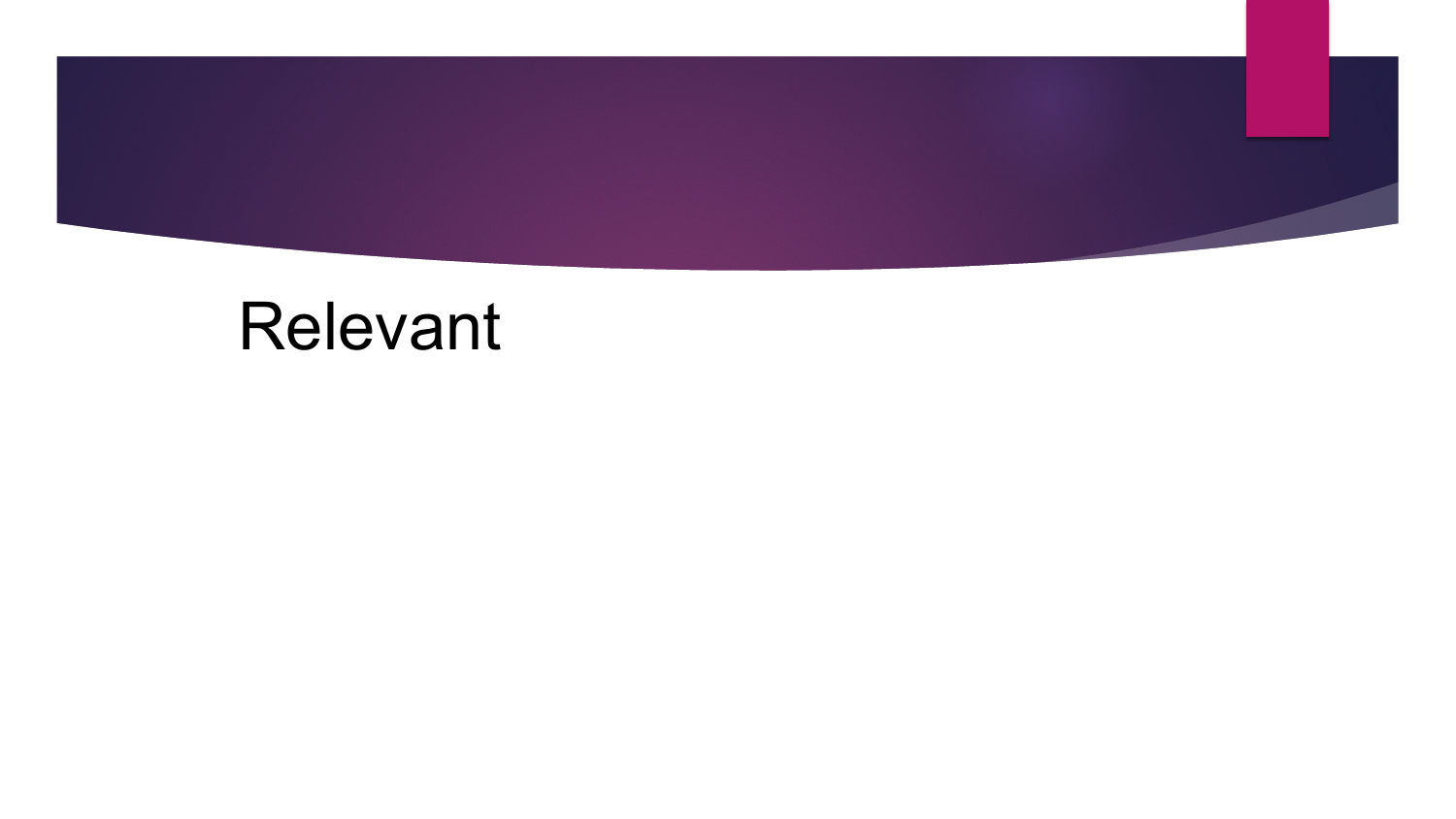#### Relevant: Does it address a problem?

The recommendation should address a cause you have identified.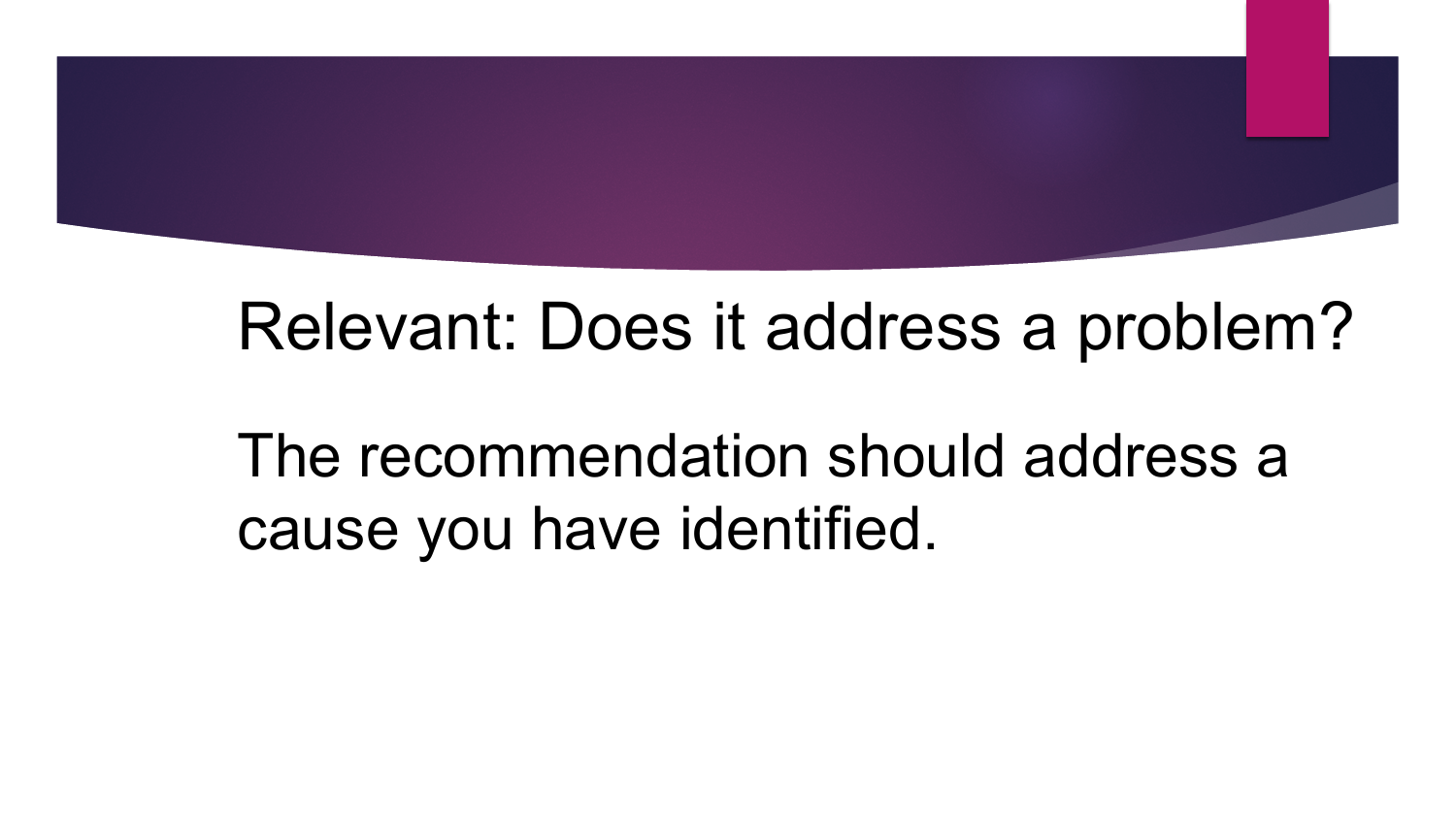#### Relevant: Does it address a problem?

"Examine available options for tracking SAFE kits, including efforts in other states, such as Washington and Idaho."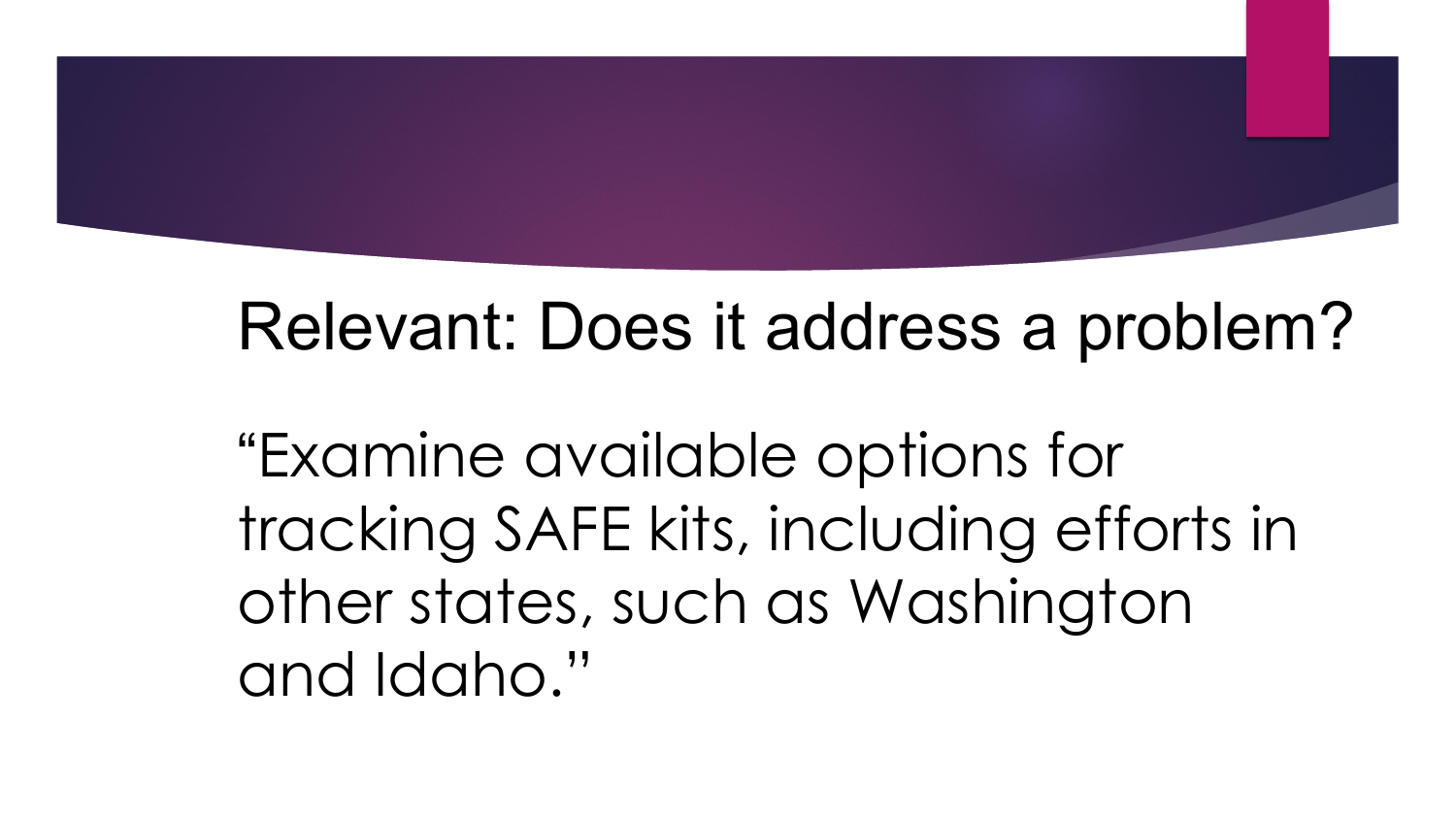#### Relevant: Does it address a problem?

"Update test result tracking requirements for subcontracted tests to ensure that results can be directly traced in Metrc to the lab that performed a specific test."

Oregon Audits Division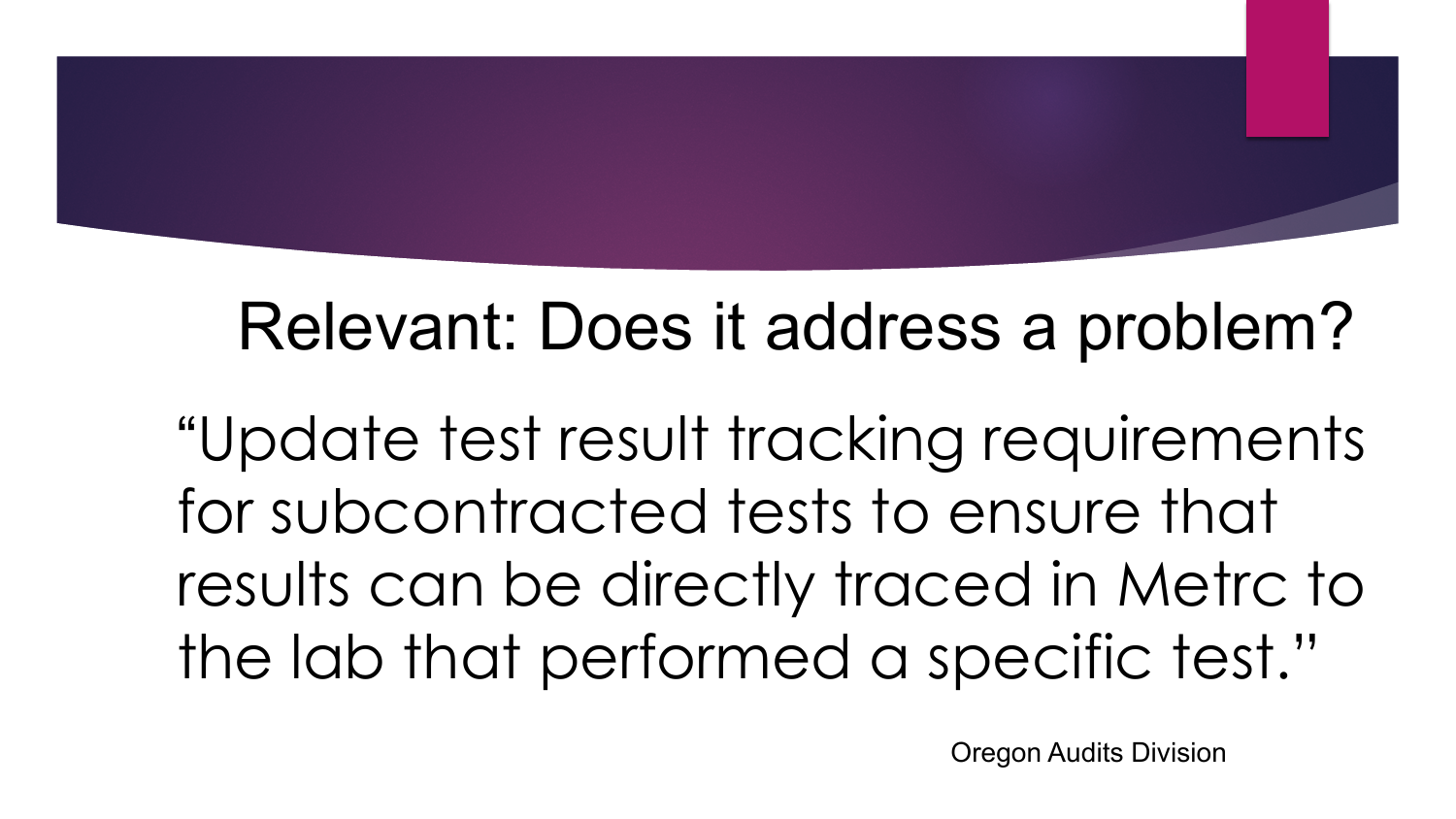

### Timely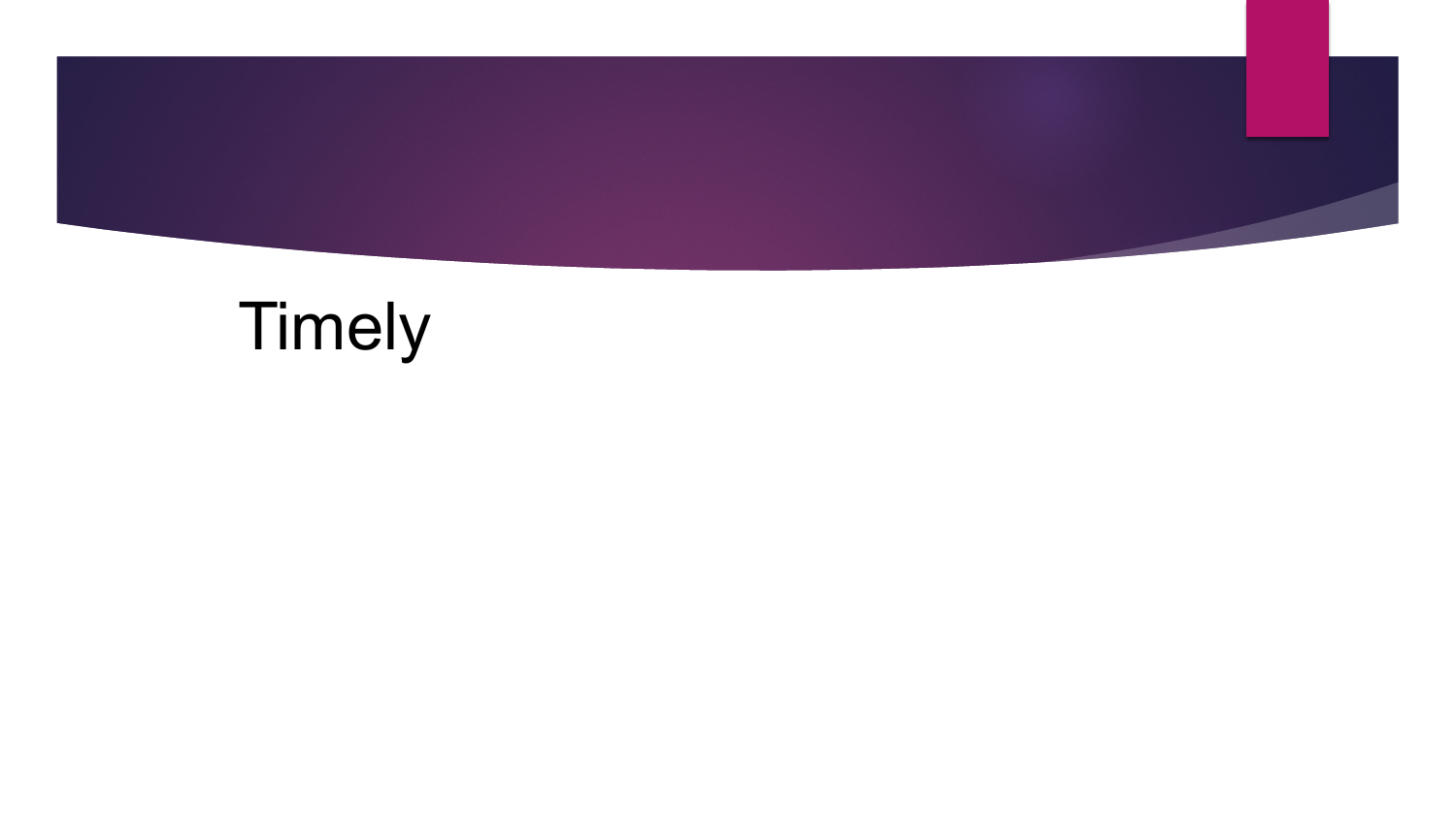

#### Timely: When will it be done?

The recommendation should be achievable before you are scheduled to follow-up on the audit, or you should identify some portion of the work that can be achieved by that time.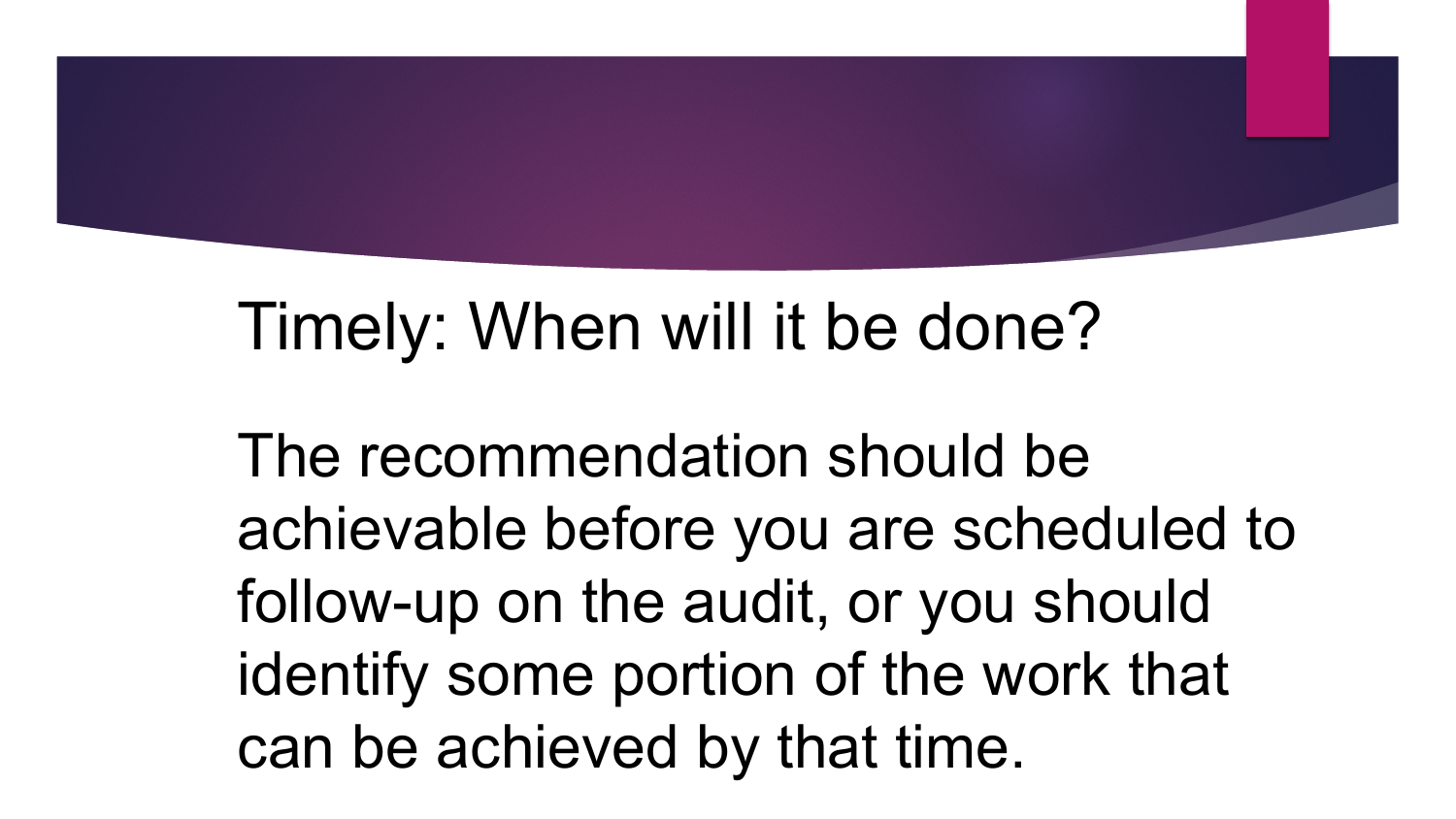

#### Timely: When will it be done?

"Automate some aspects of the application to reduce human error, such as calculation of local match percentage."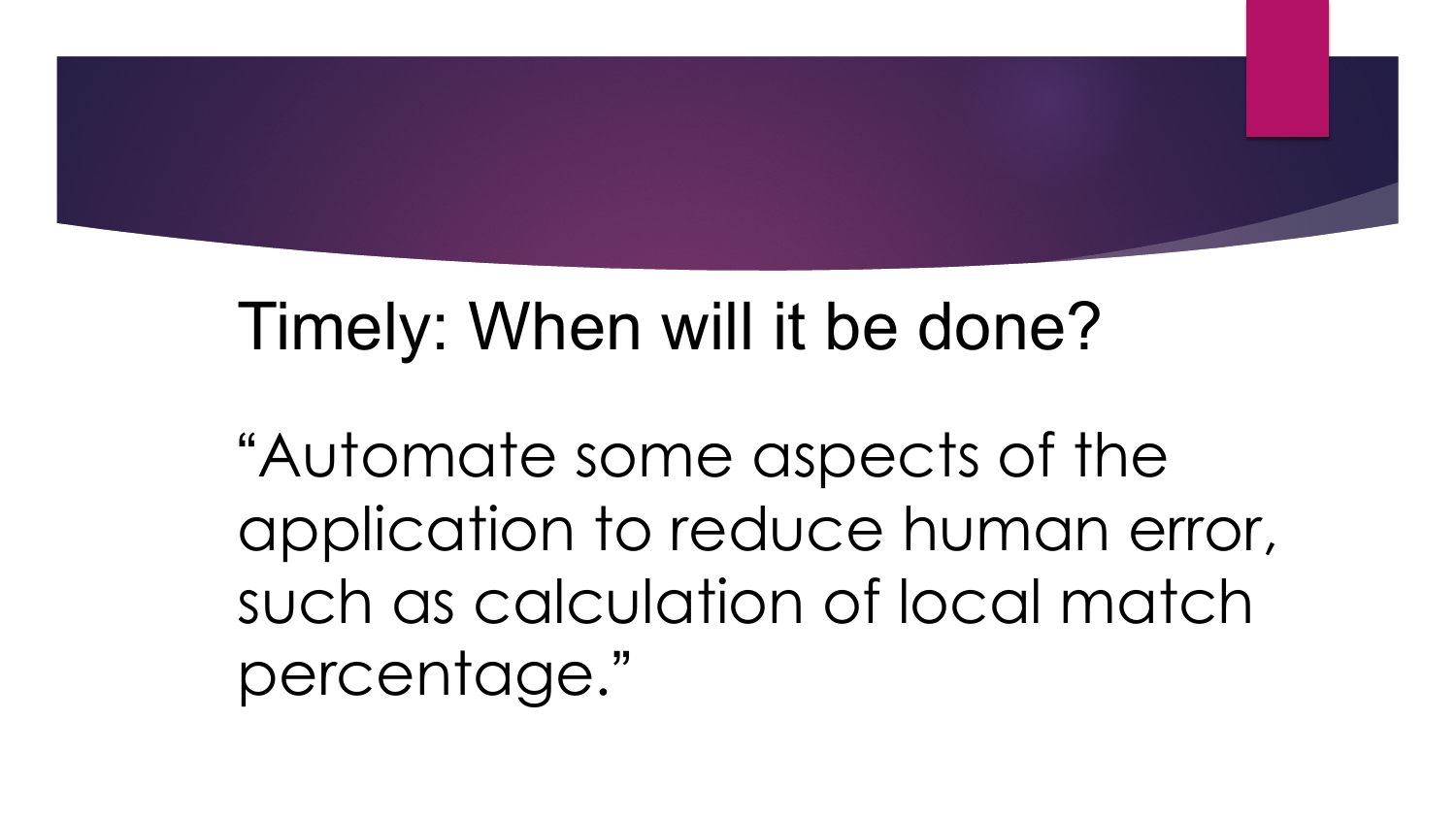

#### Timely: When will it be done?

"Central Human Resources should track and monitor the use of administrative leave."

Multnomah County Auditor's Office